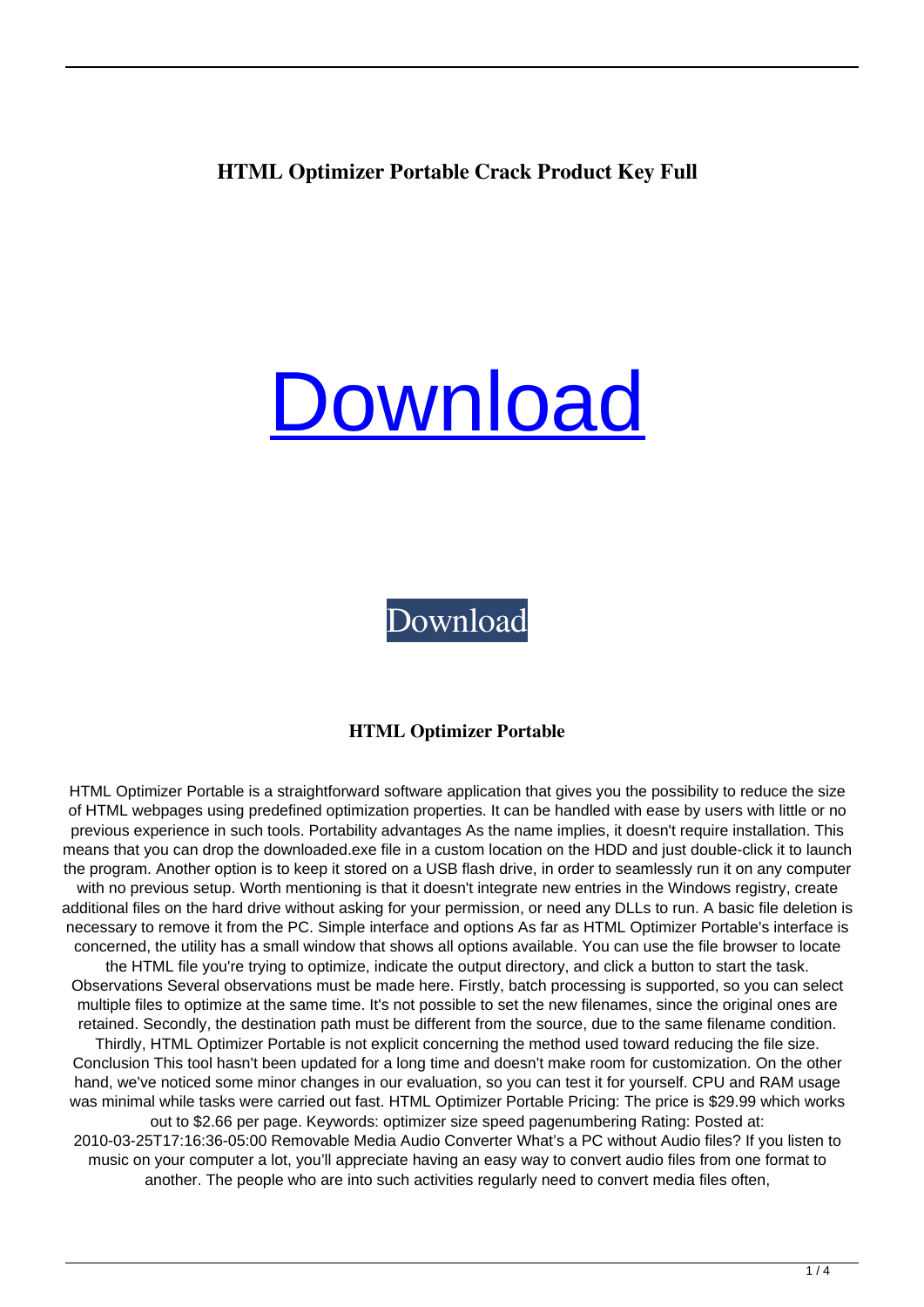## **HTML Optimizer Portable Crack+ Product Key For Windows (Final 2022)**

Make a keyboard macro to repeat an action. Key macro is a Windows-only feature allowing you to assign keyboard shortcuts to a set of frequently-used commands. This software uses simple keystrokes, combined with a simple interface, to offer the most efficient way to save time when performing tasks. Keyboard macros can be assigned to any of the hot keys that are available on your computer. You can define the keyboard shortcuts for all the actions you want, and even map the macros to mouse buttons or keyboard navigation devices. You can set the time interval for which the commands are executed, as well as the conditions when they are activated or deactivated. You can change the commands' keyboard shortcuts, as well as the command parameters. The program's interface allows you to create new macros with just a few clicks. There are 3 ways to define your macro - you can use the drag-and-drop interface, or you can choose from one of the predefined buttons. Keyboard macros can be assigned to any of the hot keys that are available on your computer. The software supports: · The Windows hot keys, including the following tasks - Open an Explorer window, Open a folder, Create a shortcut, Open the Control Panel, Start an Internet search, Start Task Manager, Open Notepad, Open Notepad as administrator, Open any program that is set as the default browser, Turn the system volume up/down, Open Windows Explorer with a special folder, End task, Rename or Delete a file or a folder, Run a program, Open the Windows Start menu, Open the Windows start menu by clicking on a selected icon, Open a file by typing its path, Start the Internet Explorer with special address, Open a file by typing its path, Start a file by typing its path, Open a file by typing its name, Open a file by typing its extension, Open a file by typing its name in explorer, Open a file by typing its name in explorer, Open a file by typing its extension in explorer, Open a file by typing its extension in explorer, Start Windows Explorer with a special folder, Close Windows Explorer with a special folder, Navigate to a folder by its path, Open Windows Explorer with a special folder, Navigate to a file by its path, Open Windows Explorer with a special folder, Navigate to a file by its name, Open Windows Explorer with a special folder, Navigate to a file by its name in explorer, Open Windows Explorer with a special folder, Navigate to 81e310abbf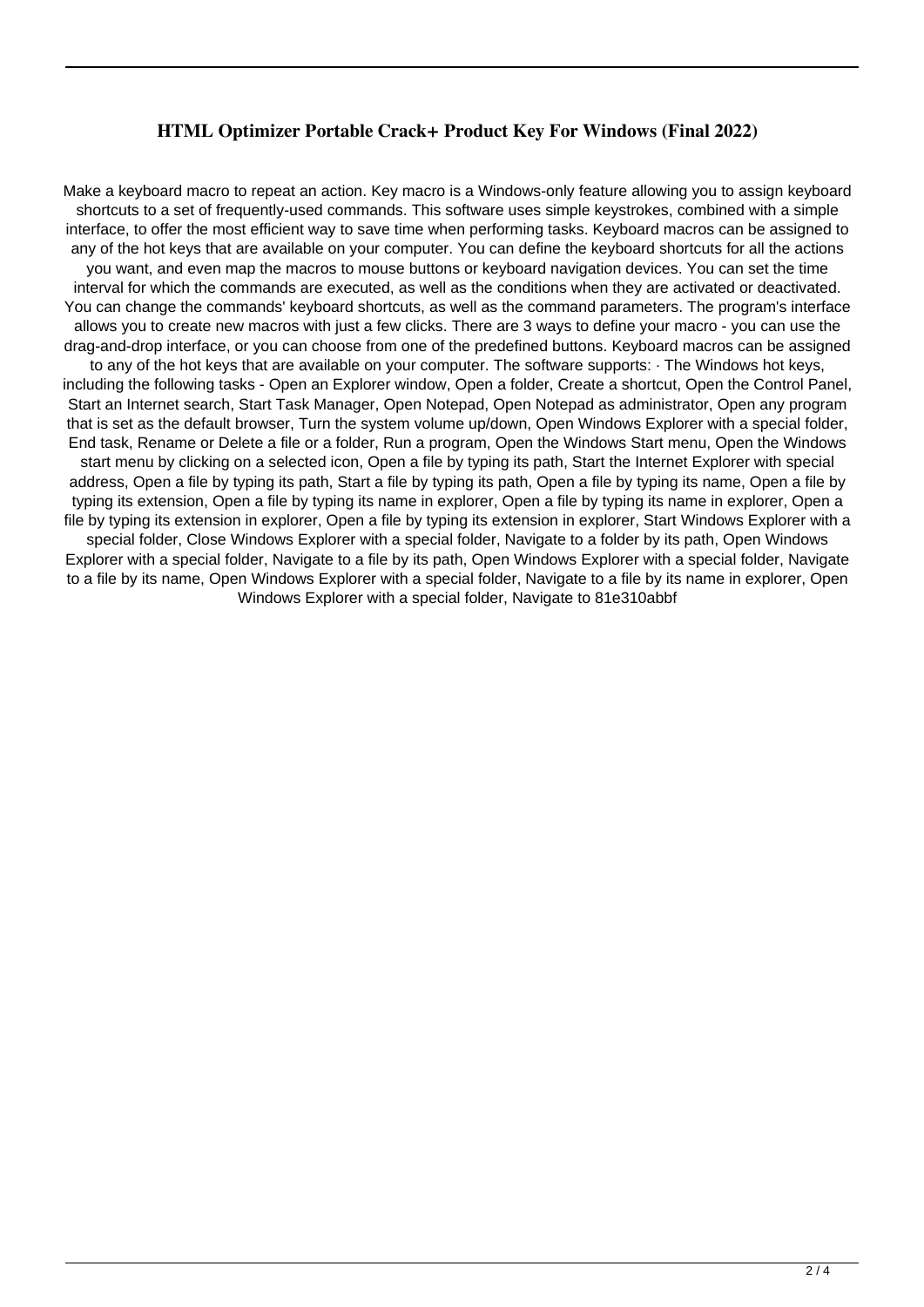# **HTML Optimizer Portable Patch With Serial Key**

HTML Optimizer Portable is a straightforward software application that gives you the possibility to reduce the size of HTML webpages using predefined optimization properties. It can be handled with ease by users with little or no previous experience in such tools. Portability advantages As the name implies, it doesn't require installation. This means that you can drop the downloaded.exe file in a custom location on the HDD and just double-click it to launch the program. Another option is to keep it stored on a USB flash drive, in order to seamlessly run it on any computer with no previous setup. Worth mentioning is that it doesn't integrate new entries in the Windows registry, create additional files on the hard drive without asking for your permission, or need any DLLs to run. A basic file deletion is necessary to remove it from the PC. Simple interface and options As far as HTML Optimizer Portable's interface is concerned, the utility has a small window that shows all options available. You can use the file browser to locate the HTML file you're trying to optimize, indicate the output directory, and click a button to start the task. Observations Several observations must be made here. Firstly, batch processing is supported, so you can select multiple files to optimize at the same time. It's not possible to set the new filenames, since the original ones are retained. Secondly, the destination path must be different from the source, due to the same filename condition. Thirdly, HTML Optimizer Portable is not explicit concerning the method used toward reducing the file size. Conclusion This tool hasn't been updated for a long time and doesn't make room for customization. On the other hand, we've noticed some minor changes in our evaluation, so you can test it for yourself. CPU and RAM usage was minimal while tasks were carried out fast.Q: Changing multiple values in a list in python I am trying to modify all values in a list which match a key. I have been using this method: for x in l: if  $x[3] == "q"$ :  $x[3] = "y"$  However, this method requires that I create a temporary list to store the changed values:  $2 = \Pi$  for x in l: if x[3] == "g": l2.append(x[3])

### **What's New in the?**

HTML Optimizer Portable is a straightforward software application that gives you the possibility to reduce the size of HTML webpages using predefined optimization properties. It can be handled with ease by users with little or no previous experience in such tools. Portability advantages As the name implies, it doesn't require installation. This means that you can drop the downloaded.exe file in a custom location on the HDD and just double-click it to launch the program. Another option is to keep it stored on a USB flash drive, in order to seamlessly run it on any computer with no previous setup. Worth mentioning is that it doesn't integrate new entries in the Windows registry, create additional files on the hard drive without asking for your permission, or need any DLLs to run. A basic file deletion is necessary to remove it from the PC. Simple interface and options As far as HTML Optimizer Portable's interface is concerned, the utility has a small window that shows all options available. You can use the file browser to locate the HTML file you're trying to optimize, indicate the output directory, and click a button to start the task. Observations Several observations must be made here. Firstly, batch processing is supported, so you can select multiple files to optimize at the same time. It's not possible to set the new filenames, since the original ones are retained. Secondly, the destination path must be different from the source, due to the same filename condition. Thirdly, HTML Optimizer Portable is not explicit concerning the method used toward reducing the file size. Conclusion This tool hasn't been updated for a long time and doesn't make room for customization. On the other hand, we've noticed some minor changes in our evaluation, so you can test it for yourself. CPU and RAM usage was minimal while tasks were carried out fast. HTML Optimizer Portable is a straightforward software application that gives you the possibility to reduce the size of HTML webpages using predefined optimization properties. It can be handled with ease by users with little or no previous experience in such tools. Portability advantages As the name implies, it doesn't require installation. This means that you can drop the downloaded.exe file in a custom location on the HDD and just double-click it to launch the program. Another option is to keep it stored on a USB flash drive, in order to seamlessly run it on any computer with no previous setup. Worth mentioning is that it doesn't integrate new entries in the Windows registry, create additional files on the hard drive without asking for your permission, or need any DLLs to run. A basic file deletion is necessary to remove it